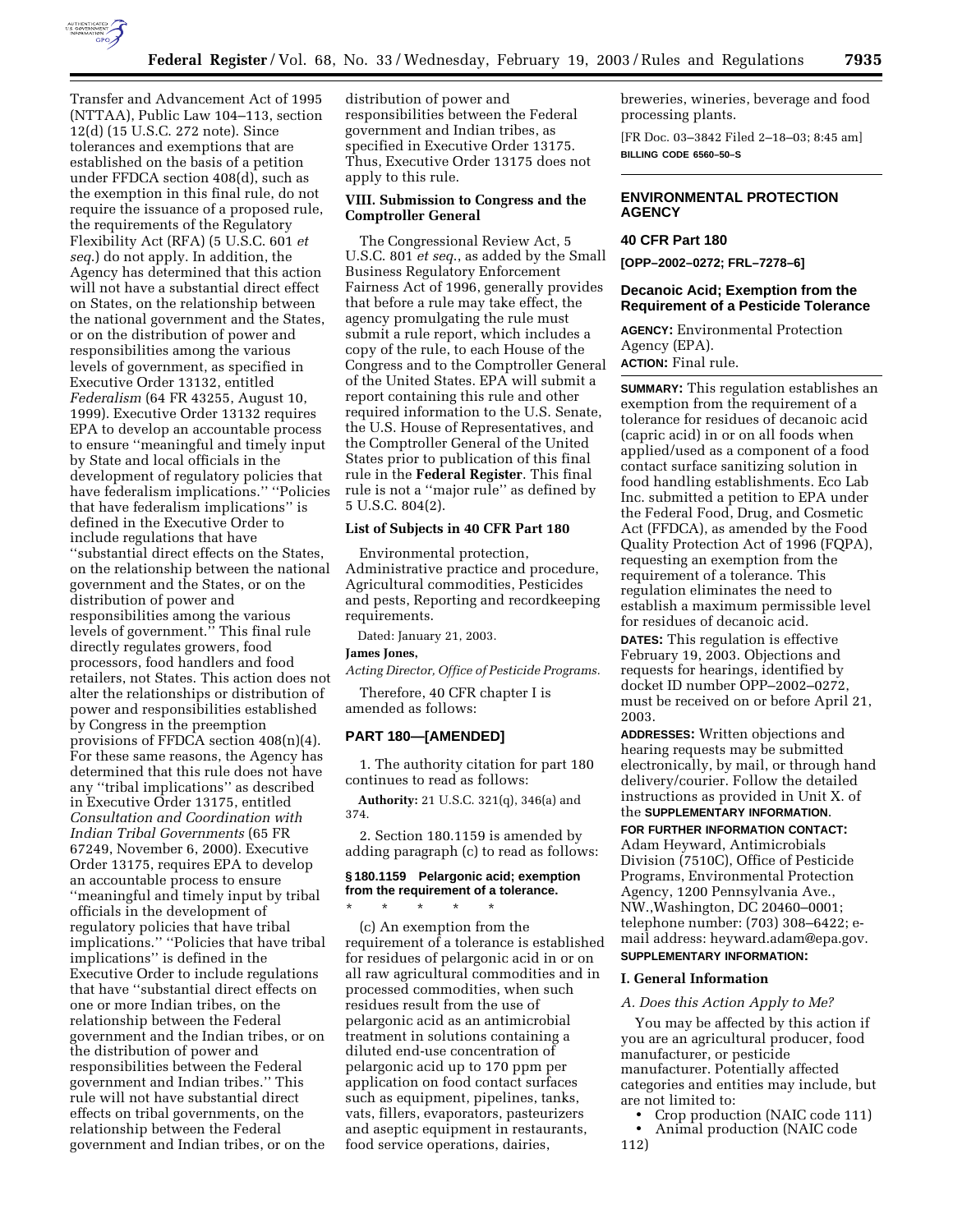• Food manufacturing (NAIC code 311)

• Pesticide manufacturing (NAIC code 32532)

# *B. How Can I Get Copies of This Document and Other Related Information?*

1. *Docket*. EPA has established an official public docket for this action under docket identification (ID) number OPP–2002–0272. The official public docket consists of the documents specifically referenced in this action, any public comments received, and other information related to this action. Although a part of the official docket, the public docket does not include Confidential Business Information (CBI) or other information whose disclosure is restricted by statute. The official public docket is the collection of materials that is available for public viewing at the Public Information and Records Integrity Branch (PIRIB), Rm. 119, Crystal Mall #2, 1921 Jefferson Davis Hwy., Arlington, VA. This docket facility is open from 8:30 a.m. to 4 p.m., Monday through Friday, excluding legal holidays. The docket telephone number is (703) 305–5805.

2. *Electronic access*. You may access this **Federal Register** document electronically through the EPA Internet under the ''**Federal Register**'' listings at http://www.epa.gov/fedrgstr/. A frequently updated electronic version of 40 CFR part 180 is available at http:// www.access.gpo.gov/nara/cfr/ cfrhtml\_\_00/Title\_\_40/ 40cfr180\_00.html, a beta site currently under development.

An electronic version of the public docket is available through EPA's electronic public docket and comment system, EPA Dockets. You may use EPA Dockets at http://www.epa.gov/edocket/ to submit or view public comments, access the index listing of the contents of the official public docket, and to access those documents in the public docket that are available electronically. Although not all docket materials may be available electronically, you may still access any of the publicly available docket materials through the docket facility identified in Unit I.B.1. Once in the system, select ''search,'' then key in the appropriate docket ID number.

# **II. Background and Statutory Findings**

In the **Federal Register** of December 7, 2001 (66 FR 63534) (FRL–6737–9), EPA issued a notice pursuant to section 408 of FFDCA, 21 U.S.C. 346a, as amended by FQPA (Public Law 104–170), announcing the filing of a pesticide petition (PP 0F6194) by Eco Lab Inc., 370 N. Wabasha Street, St. Paul, MN

55102. That notice included a summary of the petition prepared by Eco Lab Inc., the registrant. There were no comments received in response to the notice of filing.

The petition requested that 40 CFR part 180 be amended by establishing an exemption from the requirement of a tolerance is established for residues of decanoic acid in or on all raw agricultural commodities and in processed commodities, when such residues result from the use of decanoic acid as an antimicrobial treatment in solutions containing a diluted end-use concentration of decanoic acid up to 170 parts per million (ppm) per application on food contact surfaces such as equipment, pipelines, tanks, vats, fillers, evaporators, pasteurizers and aseptic equipment in restaurants, food service operations, dairies, breweries, wineries, beverage and food processing plants. The sanitizer is applied by immersion, coarse spray, or circulation technique as appropriate to the equipment. The solution, once applied is allowed to drain and dry and there is no potable water rinse.

Section 408(b)(2)(A)(i) of the FFDCA allows EPA to establish a tolerance (the legal limit for a pesticide chemical residue in or on a food) only if EPA determines that the tolerance is ''safe.'' Section 408(b)(2)(A)(ii) of the FFDCA defines ''safe'' to mean that ''there is a reasonable certainty that no harm will result from aggregate exposure to the pesticide chemical residue, including all anticipated dietary exposures and all other exposures for which there is reliable information.'' This includes exposure through drinking water and in residential settings, but does not include occupational exposure. Section 408(b)(2)(C) of the FFDCA requires EPA to give special consideration to exposure of infants and children to the pesticide chemical residue in establishing a tolerance and to ''ensure that there is a reasonable certainty that no harm will result to infants and children from aggregate exposure to the pesticide chemical residue....''

EPA performs a number of analyses to determine the risks from aggregate exposure to pesticide residues. First, EPA assesses the hazards of the pesticide through examination and review of available toxicology data. Second, EPA examines the potential route(s) and duration(s) of exposure to the pesticide through food, drinking water, and through other exposures that can occur as a result of pesticide use in residential settings.

# **III. Aggregate Risk Assessment and Determination of Safety**

Consistent with section 408(b)(2)(D) of the FFDCA, EPA has reviewed the available scientific data and other relevant information in support of this action. EPA has sufficient data to assess the hazards of and to make a determination on aggregate exposure, consistent with section 408(b)(2) of the FFDCA, for an exemption from the requirement of a tolerance for residues of decanoic acid on all food up to 170 ppm. EPA's assessment of exposures and risks associated with establishing the tolerance follows.

#### *A. Toxicological Profile*

Consistent with section 408(b)(2)(D) of FFDCA, EPA has reviewed the available toxicology data from the open scientific literature as well as the data submitted in support of this action and has considered its validity, completeness and reliability and the relationship to human risk. EPA has also considered available information on potential differences in sensitivity to the toxicity of the pesticide in major identifiable subgroups of consumers, including infants and children. The natures of the toxic effects caused by decanoic acid (capric acid) are discussed in this unit.

#### *B. Acute Toxicity*

The acute oral toxicity of decanoic acid is low lethal dose  $(LD)_{50} > 10$ grams/kilograms (g/kg) as is the acute dermal toxicity ( $LD_{50} > 5$  g/kg). Decanoic Acid is a moderate too severe skin irritant when applied undiluted to intact or abraded rabbit skin for 24 hours. Decanoic acid is also a severe eye irritant when applied as a 5% solution.

#### *C. Subchronic Toxicity*

As reported in Patty's Industrial Hygiene and Toxicology, 4th ed., rats fed capric acid at 10% in the diet for 150 days showed no adverse effects from treatment. In another study, rats administered approximately 4 g decanoic acid /kg/day for 6 weeks showed reduced body weight gain and increased plasma triglyceride levels. In a longer term study in which rats were fed 2.5 g/kg/day decanoic acid for 47 weeks, no adverse toxicological effects were noted. Dogs administered 4.4 g/kg/ day decanoic acid for 102 days showed no adverse effects of treatment.

# *D. Developmental and Reproductive Effects*

In a study by Hendrich *et al.* (JAOCS, Vol. 70, no. 8, August 1993, pages 797– 802), the potential reproductive effects of decanoic acid were examined in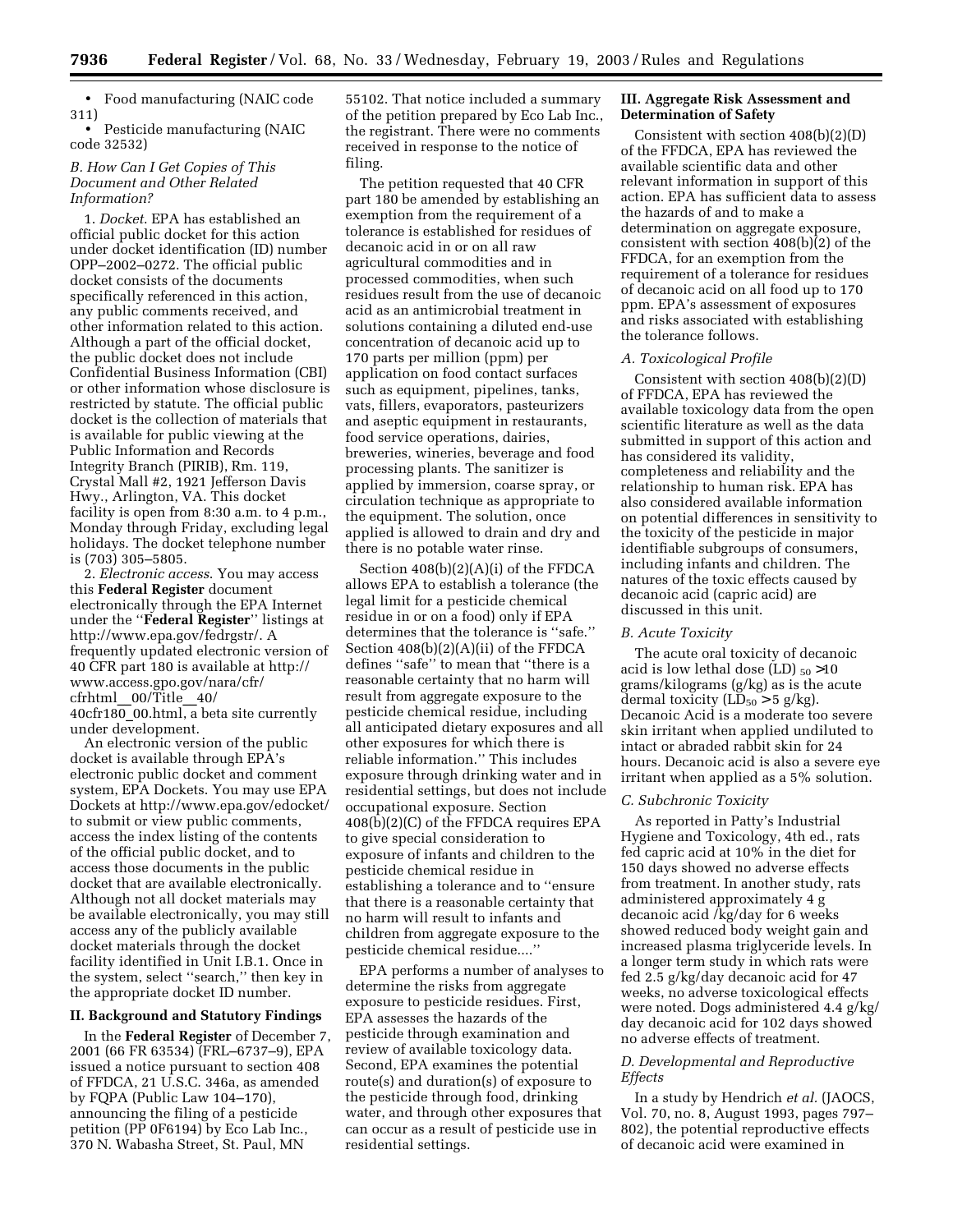CBA/2 and C57B1/6 mice. Groups of mice received diets containing either 17.2% beef tallow and 3.5% corn oil or 8.6% crude *Cuphea* oil and 3.5% corn oil. *Cuphea* oil is composed of 76% decanoic acid, 4.8% octanoic acid, 2.5% dodecanoic acid, 2.2% myristate, 3.4% palmitate, 0.7% stearate, 3.3% oleate, and 5.5% linoleate. Parental animals were fed for various times due to the short supply of *Cuphea* oil. C57B1/6 mice were fed for either 10 months, 8 months, or 5 months (F1, F2, and F3 generations), while the CBA/2 mice were fed for 11–12 months, 9–11 months, and 6–8 months (F1, F2, and F3 generations). Body weights, food intake, liver weights, and total serum cholesterol were analyzed as well as the number of pups born and surviving to weaning. Histopathology was performed on liver, left kidney, spleen, heart, lung, and one testis. The histopathology appears to have been done only on parental mice. Feeding of *Cuphea* oil containing decanoic acid to successive generations of two strains of mice had no effect on reproduction in either strain of mouse. In the F1 generation of the CBA/2 strain, the reported number of pups per female was decreased in the *Cuphea*-fed mice vs. the mice fed the basal diet without the *Cuphea* oil. However, this effect was not observed in any other generation of the CBA/2 strain or in any generation of the C57B1/6 strain and is therefore not interpreted as a treatment-related effect. Body weight in C57B1/6 and CBA/2 mice was reduced approximately 10% after 13 weeks of treatment but this effect was not observed in successive generations. Food intake was not consistently affected by treatment. Serum cholesterol was significantly increased in C57B1/6 mice after 3 months of treatment, and the increase was also observed after 5 and 12 months. Fatty vacuolization was observed in the liver of most mice after treatment. CBA/2 mice tended to accumulate fat as large vacuoles in periportal hepatocytes with smaller vacuoles in centrilobular hepatocytes. C57B1/6 mice had a more diffuse fatty change with large vacuoles in centrilobular areas.

## *E. Carcinogenicity/Mutagenicity*

There are no published studies on carcinogenicity of decanoic acid, but available mutagenicity data indicate that decanoic acid is negative for mutagenic effects.

#### *F. Physiological Effects*

Decanoic acid was observed to enhance the permeability of the bloodbrain in Wistar rats to several hydrophilic compounds when

administered into the carotid artery (Ohnishi *et al.*, J. Pharm. Pharmacol. 51: 1015–1018, 1998).

#### **IV. Aggregate Exposures**

In examining aggregate exposure, FFDCA section 408 directs EPA to consider available information concerning exposures from the pesticide residue in food and drinking water (from ground water or surface water) and exposure through non-occupational pesticide use.

#### *A. Dietary Exposure*

1. *Food; existing tolerances and other clearances*. The Food and Drug Administration (FDA) has established a food additive clearance for decanoic acid at levels up to 234 ppm in sanitizing solutions (21 CFR 178.1010(c)(22), (30), (31), (34)), and has also cleared this chemical for direct addition to food for human consumption without limits.

Decanoic acid is also permitted for use in food as a lubricant, binder and as a defoaming agent as a component in the manufacture of other food-grade components, without limits, provided it meets the criteria as set forth in 21 CFR 172.860.

Worst case dietary exposures for the sanitizer use of decanoic acid have been calculated assuming that all food consumed by an adult or child has contacted a 4,000 cm2 sanitized surface using decanoic acid, that a 1 milligram/ centimeter (mg/cm)2 sanitizer residue remains on the surface, and that 100% of the residue (28 ppm) is transferred to the food from the surface. Using these assumptions a worst case dietary exposure of 113 µg/day is calculated. For a 70 kg adult this becomes 1.6 µg/ kg/day, and for a 15 kg child, intake is calculated as 7.5 µg/kg/day.

2. *Drinking water exposure*. The use of decanoic acid as a component of KX-6116 food surface sanitizer could result in the introduction of very low concentrations of decanoic acid into drinking water. However, this exposure through drinking water is expected to be minimal.

#### *B. Non-Occupational Exposure*

Based on the intended use of decanoic acid in food handling establishments, exposure to decanoic acid as a component of KX-6116 sanitizer through non-occupational sources is not likely to occur.

#### **V. Cumulative Effects**

Section  $408(b)(2)(D)(v)$  requires that, when considering whether to establish, modify, or revoke a tolerance, the Agency consider available information

concerning the cumulative effects of a particular pesticide's residues and other substances that have a common mechanism of toxicity. Based on the information discussed in Section VII below, EPA concluded that decanoic acid is sufficiently non-toxic that EPA can determine that it does not share a common mechanism of toxicity with other substances.

#### **VI. Additional Safety Factor for the Protection of Infants and Children**

Section 408 of the FFDCA provides that EPA shall apply an additional tenfold margin of safety for infants and children in the case of threshold effects to account for prenatal and postnatal toxicity and the completeness of the data base on toxicity and exposure unless EPA determines that a different margin of safety will be safe for infants and children. Margins of safety are incorporated into EPA risk assessments either directly through use of a MOE analysis or through using uncertainty (safety) factors in calculating a dose level that poses no appreciable risk to humans.

Based on the considerations discussed in Unit VII. of this document, EPA concluded that decanoic acid was sufficiently non-toxic that a margin of safety analysis was not appropriate. For the same reason, EPA has not applied an additional margin of safety for the protection of infants and children.

# **VII. Determination of Safety for U.S. Population, Infants and Children**

Based on the following considerations, EPA concludes that decanoic acid is unlikely to pose a risk under all reasonable exposure scenarios:

1. The fatty acids as a group including decanoic acid have a safe history of use as natural components of many foods, as direct food additives, and as cosmetic ingredients. Furthermore, fatty acids are processed by known metabolic pathways within the body and contribute to normal physiological function.

2. The Joint FAO/WHO Expert Committee on Food Additives did not establish a specific allowable daily intake (ADI) for decanoic acid (i.e. Reference dose (RfD)) based on the knowledge that the compound is already a component of the human diet, has a long history of use, and does not present with any significant toxicology concerns and therefore does not represent a health hazard.

3. The Food and Drug Administration has established a food additive clearance for decanoic acid at levels up to 234 ppm in sanitizing solutions (21 CFR 178.1010(c)(22), (30), (31), (34)),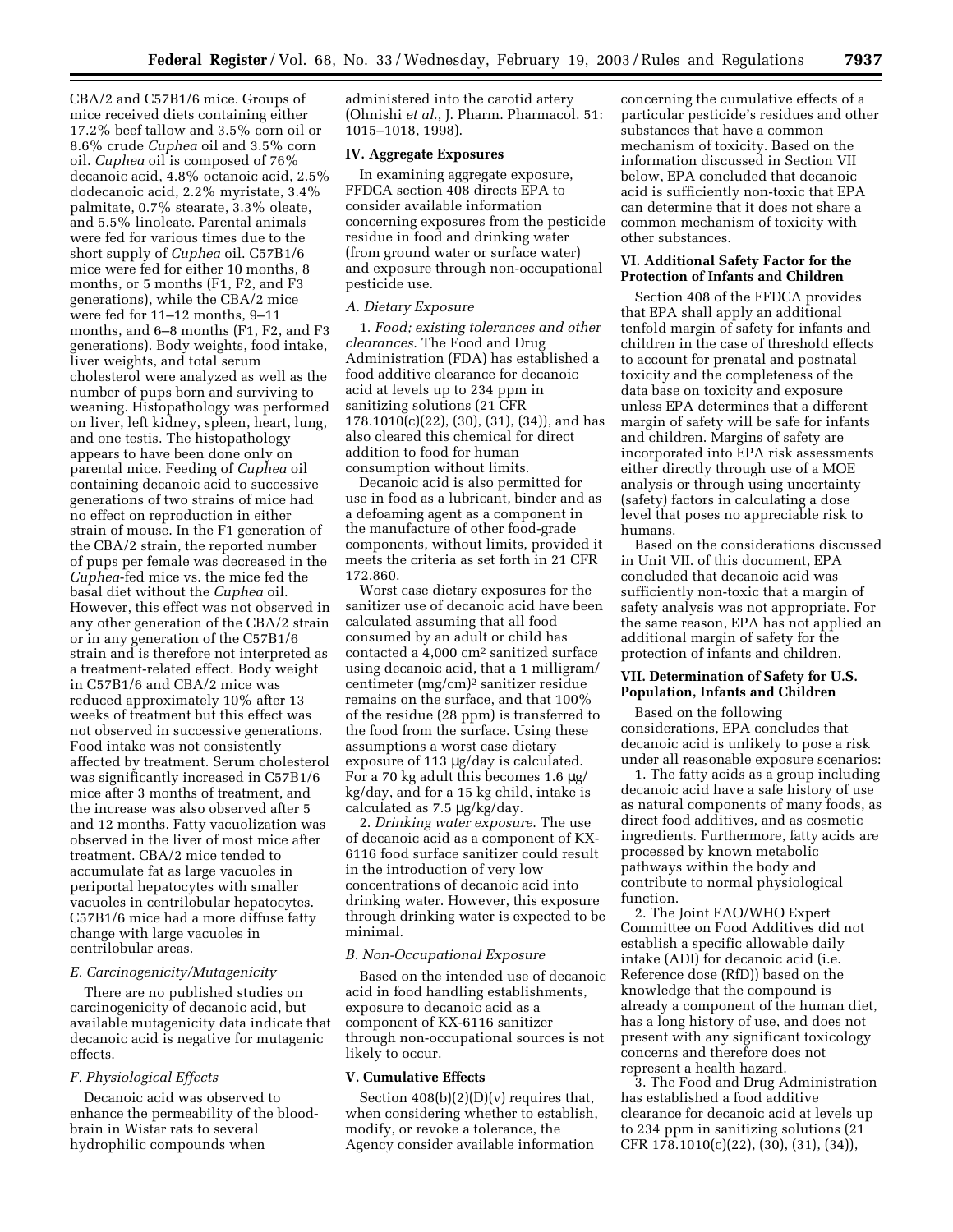and has also cleared this chemical for direct addition to food for human consumption without limits. Decanoic acid is also permitted for use in food as a lubricant, binder and as a defoaming agent as a component in the manufacture of other food-grade components, without limits, provided it meets the criteria as set forth in 21 CFR 172.860.

4. Evidence of adverse reactions to decanoic acid in dietary toxicity testing was observed only at doses that were at or above limit doses.

5. The estimated exposures to decanoic acid and other fatty acids from direct or indirect addition to food as well as sanitizer uses are well below the doses administered in animal studies that are required to elicit an adverse effect. For example, adverse effects in toxicity testing could only be achieved by doses in the range of several grams of decanoic acid per kilogram of body weight per day. A worst case dietary exposure for the sanitizer use estimated exposure for a 70 kg adult of 1.6 µg/kg/ day, and for a 15kg child of 7.5 µg/kg/ day.

Accordingly, EPA concludes that there is a reasonable certainty of no harm to the general population, including infants and children, from aggregate exposure to pelargonic acid.

# **VIII. Other Considerations**

### *A. Analytical Method(s)*

Because an exemption from the requirement of a tolerance without numerical limitation for residues in food is being granted for decanoic acid, an enforcement analytical method is not needed. However, an analytical method is available in cases of gross misuse. The analytical method is being made available to anyone interested in pesticide enforcement when requested, from Norm Cook, Antimicrobials Division (7510C), Office of Pesticide Programs, U.S. Environmental Protection Agency, 1200 Pennsylvania Avenue, NW., Washington, D.C. 20460. Office location and telephone number: 1921 Jefferson Davis Highway, 3rd Floor, Arlington, VA 22202, (703) 308– 8253.

#### *B. International Tolerances*

No codex maximum residue levels have been established for decanoic acid.

#### **IX. Conclusion**

An exemption from the requirement of a tolerance is established for residues of decanoic acid in or on all raw agricultural commodities and in processed commodities, when such residues result from the use of decanoic

acid as an antimicrobial treatment in solutions containing a diluted end-use concentration of decanoic acid up to 170 ppm per application on food contact surfaces such as equipment, pipelines, tanks, vats, fillers, evaporators, pasteurizers and aseptic equipment in restaurants, food service operations, dairies, breweries, wineries, beverage and food processing plants. The sanitizer is applied by immersion, coarse spray, or circulation technique as appropriate to the equipment. The solution, once applied is allowed to drain and dry and there is no potable water rinse.

## **X. Objections and Hearing Requests**

Under section 408(g) of the FFDCA, as amended by the FQPA, any person may file an objection to any aspect of this regulation and may also request a hearing on those objections. The EPA procedural regulations which govern the submission of objections and requests for hearings appear in 40 CFR part 178. Although the procedures in those regulations require some modification to reflect the amendments made to the FFDCA by the FQPA, EPA will continue to use those procedures, with appropriate adjustments, until the necessary modifications can be made. The new section 408(g) of the FFDCA provides essentially the same process for persons to ''object'' to a regulation for an exemption from the requirement of a tolerance issued by EPA under new section 408(d) of FFDCA, as was provided in the old sections 408 and 409 of the FFDCA. However, the period for filing objections is now 60 days, rather than 30 days.

# *A. What Do I Need to Do to File an Objection or Request a Hearing?*

You must file your objection or request a hearing on this regulation in accordance with the instructions provided in this unit and in 40 CFR part 178. To ensure proper receipt by EPA, you must identify docket ID number OPP–2002–0272 in the subject line on the first page of your submission. All requests must be in writing, and must be mailed or delivered to the Hearing Clerk on or before April 21, 2003.

1. *Filing the request*. Your objection must specify the specific provisions in the regulation that you object to, and the grounds for the objections (40 CFR 178.25). If a hearing is requested, the objections must include a statement of the factual issues(s) on which a hearing is requested, the requestor's contentions on such issues, and a summary of any evidence relied upon by the objector (40 CFR 178.27). Information submitted in connection with an objection or hearing

request may be claimed confidential by marking any part or all of that information as CBI. Information so marked will not be disclosed except in accordance with procedures set forth in 40 CFR part 2. A copy of the information that does not contain CBI must be submitted for inclusion in the public record. Information not marked confidential may be disclosed publicly by EPA without prior notice.

Mail your written request to: Office of the Hearing Clerk (1900C), Environmental Protection Agency, 1200 Pennsylvania Ave., NW., Washington, DC 20460–0001. You may also deliver your request to the Office of the Hearing Clerk in Rm.104, Crystal Mall #2, 1921 Jefferson Davis Hwy., Arlington, VA. The Office of the Hearing Clerk is open from 8 a.m. to 4 p.m., Monday through Friday, excluding legal holidays. The telephone number for the Office of the Hearing Clerk is (703) 603–0061.

2. *Tolerance fee payment*. If you file an objection or request a hearing, you must also pay the fee prescribed by 40 CFR 180.33(i) or request a waiver of that fee pursuant to 40 CFR 180.33(m). You must mail the fee to: EPA Headquarters Accounting Operations Branch, Office of Pesticide Programs, P.O. Box 360277M, Pittsburgh, PA 15251. Please identify the fee submission by labeling it ''Tolerance Petition Fees.''

EPA is authorized to waive any fee requirement ''when in the judgement of the Administrator such a waiver or refund is equitable and not contrary to the purpose of this subsection.'' For additional information regarding the waiver of these fees, you may contact James Tompkins by phone at (703) 305– 5697, by e-mail at tompkins.jim@epa.gov, or by mailing a request for information to Mr. Tompkins

at Registration Division (7505C), Office of Pesticide Programs, Environmental Protection Agency, 1200 Pennsylvania Ave., NW., Washington, DC 20460– 0001.

If you would like to request a waiver of the tolerance objection fees, you must mail your request for such a waiver to: James Hollins, Information Resources and Services Division (7502C), Office of Pesticide Programs, Environmental Protection Agency, 1200 Pennsylvania Ave., NW., Washington, DC 20460– 0001.

3. *Copies for the Docket*. In addition to filing an objection or hearing request with the Hearing Clerk as described in Unit VI.A., you should also send a copy of your request to the PIRIB for its inclusion in the official record that is described in Unit I.B.1. Mail your copies, identified by docket ID number OPP–2002–0272, to: Public Information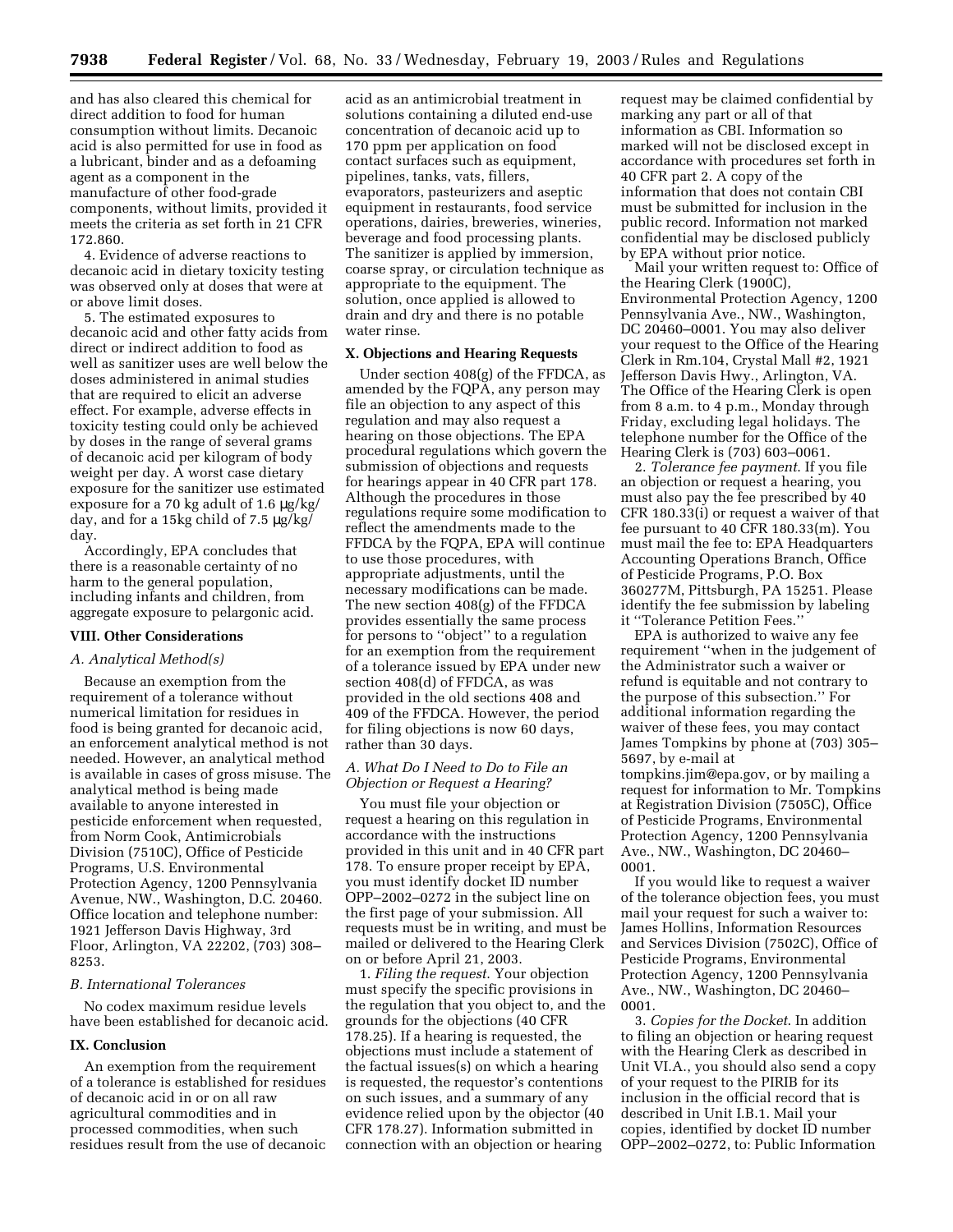and Records Integrity Branch, Information Resources and Services Division (7502C), Office of Pesticide Programs, Environmental Protection Agency, 1200 Pennsylvania Ave., NW., Washington, DC 20460–0001. In person or by courier, bring a copy to the location of the PIRIB described in Unit I.B.1. You may also send an electronic copy of your request via e-mail to: oppdocket@epa.gov. Please use an ASCII file format and avoid the use of special characters and any form of encryption. Copies of electronic objections and hearing requests will also be accepted on disks in WordPerfect 6.1/8.0 or ASCII file format. Do not include any CBI in your electronic copy. You may also submit an electronic copy of your request at many Federal Depository Libraries.

# *B. When Will the Agency Grant a Request for a Hearing?*

A request for a hearing will be granted if the Administrator determines that the material submitted shows the following: There is a genuine and substantial issue of fact; there is a reasonable possibility that available evidence identified by the requestor would, if established resolve one or more of such issues in favor of the requestor, taking into account uncontested claims or facts to the contrary; and resolution of the factual issues(s) in the manner sought by the requestor would be adequate to justify the action requested (40 CFR 178.32).

# **XI. Stautory and Executive Order Reviews**

This final rule establishes an exemption from the requirement of a tolerance under section 408(d) of the FFDCA in response to a petition submitted to the Agency. The Office of Management and Budget (OMB) has exempted these types of actions from review under Executive Order 12866, entitled *Regulatory Planning and Review* (58 FR 51735, October 4, 1993). Because this rule has been exempted from review under Executive Order 12866 due to its lack of significance, this rule is not subject to Executive Order 13211, *Actions Concerning Regulations That Significantly Affect Energy Supply, Distribution, or Use* (66 FR 28355, May 22, 2001). This final rule does not contain any information collections subject to OMB approval under the Paperwork Reduction Act (PRA), 44 U.S.C. 3501 *et seq.*, or impose any enforceable duty or contain any unfunded mandate as described under Title II of the Unfunded Mandates Reform Act of 1995 (UMRA) (Public Law 104–4). Nor does it require any special considerations under Executive

Order 12898, entitled *Federal Actions to Address Environmental Justice in Minority Populations and Low-Income Populations* (59 FR 7629, February 16, 1994); or OMB review or any Agency action under Executive Order 13045, entitled *Protection of Children from Environmental Health Risks and Safety Risks* (62 FR 19885, April 23, 1997). This action does not involve any technical standards that would require Agency consideration of voluntary consensus standards pursuant to section 12(d) of the National Technology Transfer and Advancement Act of 1995 (NTTAA), Public Law 104–113, section 12(d) (15 U.S.C. 272 note). Since tolerances and exemptions that are established on the basis of a petition under section 408(d) of the FFDCA, such as the tolerance in this final rule, do not require the issuance of a proposed rule, the requirements of the Regulatory Flexibility Act (RFA) (5 U.S.C. 601 *et seq.*) do not apply. In addition, the Agency has determined that this action will not have a substantial direct effect on States, on the relationship between the national government and the States, or on the distribution of power and responsibilities among the various levels of government, as specified in Executive Order 13132, entitled *Federalism* (64 FR 43255, August 10, 1999). Executive Order 13132 requires EPA to develop an accountable process to ensure ''meaningful and timely input by State and local officials in the development of regulatory policies that have federalism implications.'' ''Policies that have federalism implications'' is defined in the Executive order to include regulations that have ''substantial direct effects on the States, on the relationship between the national government and the States, or on the distribution of power and responsibilities among the various levels of government.'' This final rule directly regulates growers, food processors, food handlers and food retailers, not States. This action does not alter the relationships or distribution of power and responsibilities established by Congress in the preemption provisions of section  $408(n)(4)$  of the FFDCA. For these same reasons, the Agency has determined that this rule does not have any ''tribal implications'' as described in Executive Order 13175, entitled *Consultation and Coordination with Indian Tribal Governments* (65 FR 67249, November 6, 2000). Executive Order 13175, requires EPA to develop an accountable process to ensure ''meaningful and timely input by tribal officials in the development of

regulatory policies that have tribal implications.'' ''Policies that have tribal implications'' is defined in the Executive order to include regulations that have ''substantial direct effects on one or more Indian tribes, on the relationship between the Federal Government and the Indian tribes, or on the distribution of power and responsibilities between the Federal Government and Indian tribes.'' This rule will not have substantial direct effects on tribal governments, on the relationship between the Federal Government and Indian tribes, or on the distribution of power and responsibilities between the Federal Government and Indian tribes, as specified in Executive Order 13175. Thus, Executive Order 13175 does not apply to this rule.

# **XII. Submission to Congress and the Comptroller General**

The Congressional Review Act, 5 U.S.C. 801 *et seq.*, as added by the Small Business Regulatory Enforcement Fairness Act of 1996, generally provides that before a rule may take effect, the agency promulgating the rule must submit a rule report, which includes a copy of the rule, to each House of the Congress and to the Comptroller General of the United States. EPA will submit a report containing this rule and other required information to the U.S. Senate, the U.S. House of Representatives, and the Comptroller General of the United States prior to publication of this final rule in the **Federal Register**. This final rule is not a ''major rule'' as defined by 5 U.S.C. 804(2).

# **List of Subjects in 40 CFR Part 180**

Environmental protection, Administrative practice and procedure, Agricultural commodities, Pesticides and pests, Reporting and record keeping requirements.

Dated: January 21, 2003.

## **James Jones,**

*Acting Director, Office of Pesticide Programs.*

Therefore, 40 CFR chapter I is amended as follows:

## **PART 180—[AMENDED]**

1. The authority citation for part 180 continues to read as follows:

**Authority:** 21 U.S.C. 321(q), 346(a) and 374.

2. Section 180.1223 is added to subpart D to read as follows:

# **§ 180.1223 Decanoic acid; exemption from the requirement of a tolerance.**

An exemption from the requirement of a tolerance is established for residues of decanoic acid in or on all raw